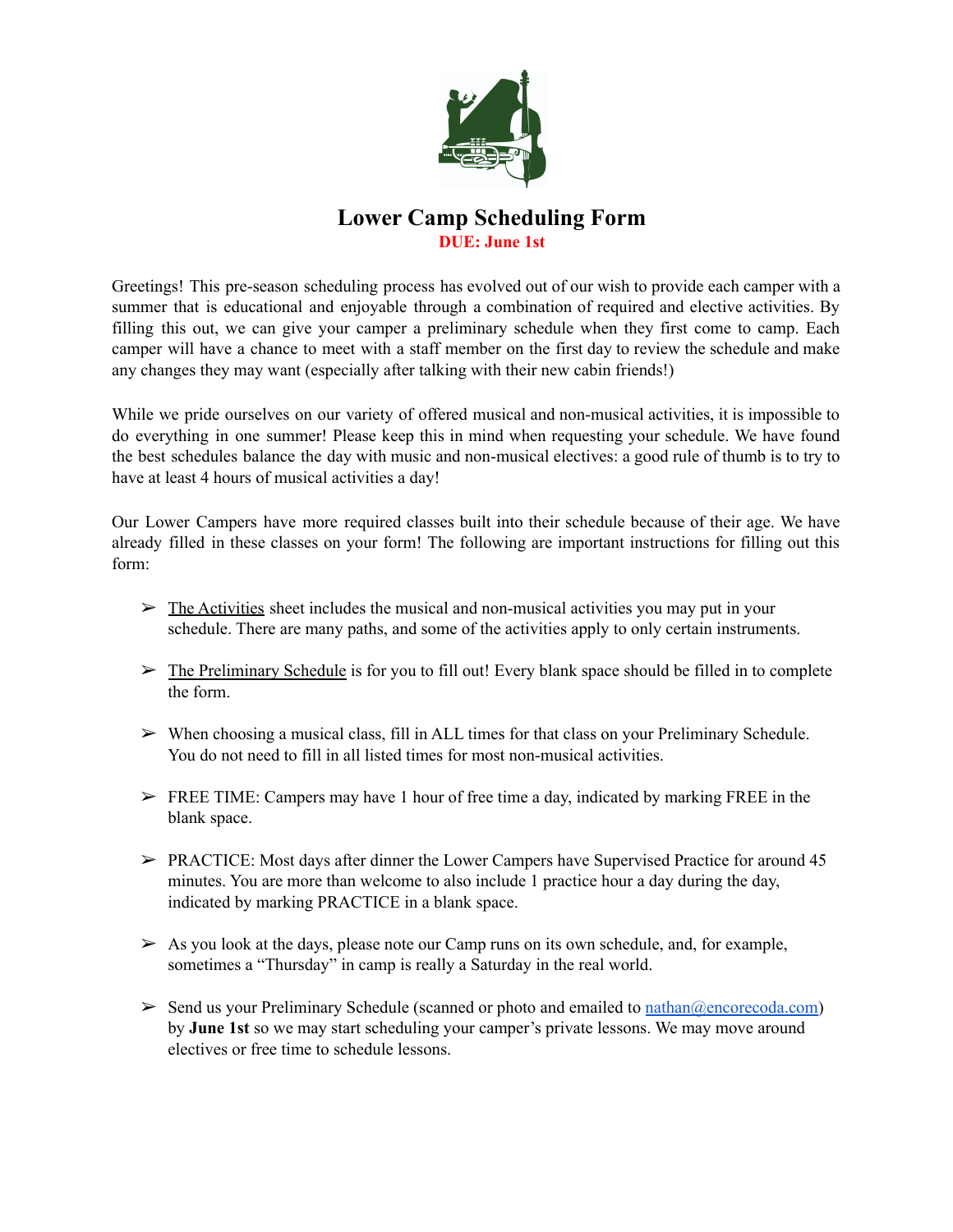## **The Activities**

**Musical Activities**: Try to have at least 4 musical activities a day! The requirements are in red. Everything else is an elective!

- $\triangleright$  Morning Ensembles: Band and Orchestra. Strings, Winds, Brass, and Percussionists: those with at least 1 year of experience on their instrument must elect Symphonic Winds (band) or Philharmonia (Strings). We will make changes if they audition into an advanced ensemble.
	- **○ Philharmonia:** 9:00 and 10:00 M T W Th F
	- **○ Symphonic Winds**: 9:00 and 10:00 M W F
- ➢ Afternoon Ensembles: All voice primary campers must elect Lower Camp Chorus.
	- **○ Jazz Band:** 2:00 M W F
	- **○ Lower Camp Chorus:** 5:15 M W F
	- **○ Rock Band:** 5:15 T Th
- $\triangleright$  Theater: Join our theater production and/or take a workshop class filled with improvisation, movement, and stage craft.
	- **○ Musical Theater:** 11:00 M T W Th F
	- **○ Theater Workshop:** 9:00 T Th OR 5:15 T Th
- $\triangleright$  Chamber Music: A small group of 2 to 4 campers that learn and perform a new piece.
	- **Standard Chamber:** 2:00 T Th OR 5:15 T Th
	- **Intensive Chamber:** 2:00 M T W Th F
	- **○ Piano Duets:** For pianists only
		- Standard Piano Duets: 2:00 T Th
		- Intensive Piano Duets: 2:00 M T W Th F
- $\triangleright$  Musicianship: Advance your skills in music theory and ear training! We offer multiple times.
	- 9:00 T Th
	- $\circ$  2:00 MW
	- 2:00 T Th
	- $0$  5:15 T Th
- $\triangleright$  Pianists: We have a specialized Lower Camp Piano Program! This is a specially designed set of classes to create a sense of unity among our piano players and expose them to the versatile genres that come with being a pianist! Any piano primary (classical or jazz) student that is not in Band or Orchestra must elect all of the following 9:00 options. All piano primary campers must elect Piano Duets (found above under Chamber Music). Piano secondary campers may elect duets:
	- **○ LC Piano Workshop:** 9:00 M W F
	- **○ Piano Musicianship:** 9:00 T Th
	- **○ Piano Duets:** (see above for times and classes!)
- $\triangleright$  Voice and Guitar: Any voice or guitar primary that is not in Band or Orchestra must elect the following 9:00 classes:
	- **○ Vocal Workshop:** 9:00 M W F
	- **○ Guitar Workshop:** 9:00 M W F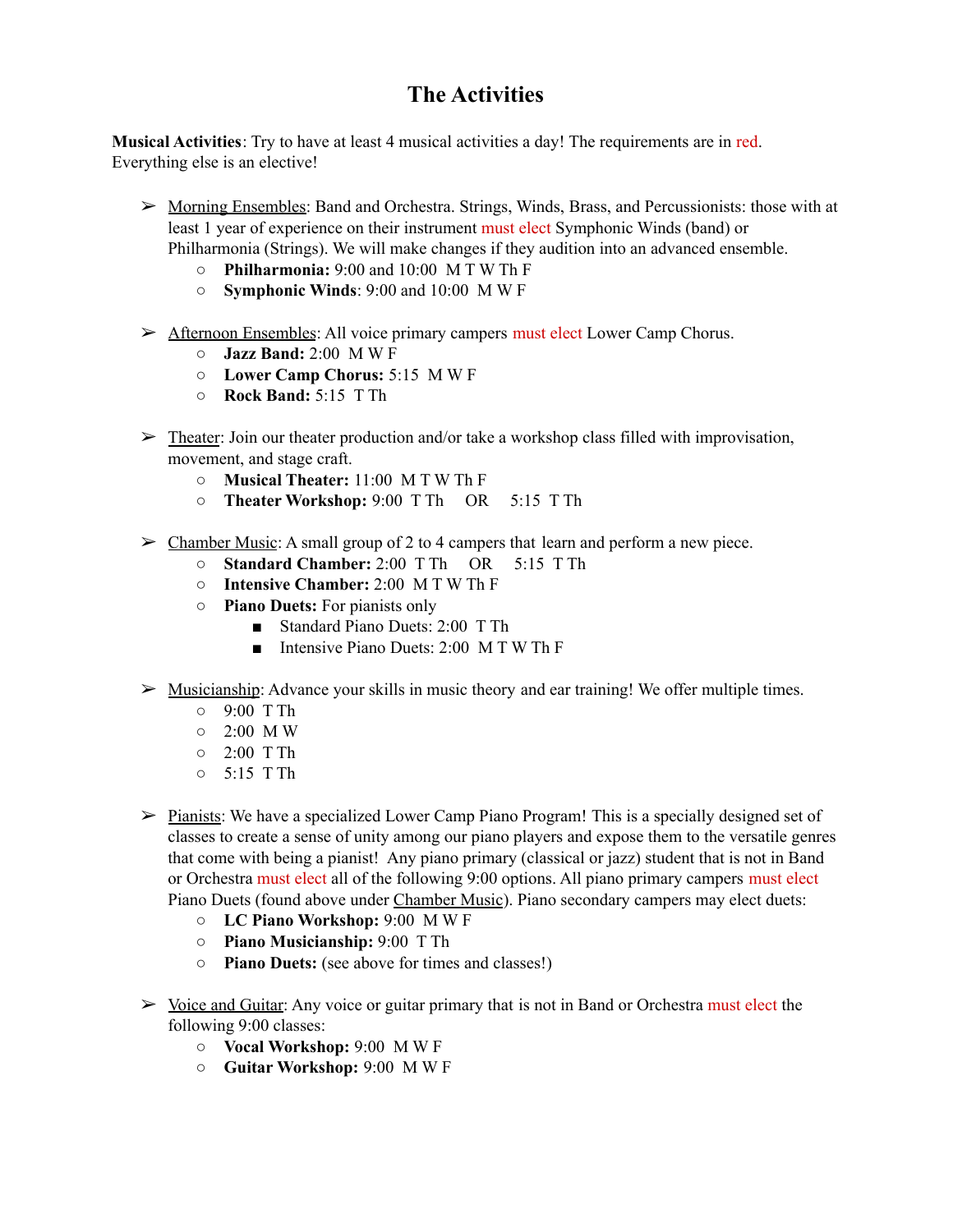**General Camp Activities:** Don't forget, you can add FREE or PRACTICE to each day! The specific times of many of these electives (i.e. Tennis, Arts&Crafts, Waterfront activities…) are likely to change around once the camper arrives at camp and we consolidate campers into classes.

- $\geq 9:00$  Offerings
	- **○ Arts and Crafts** T Th
	- **○ Tennis** T Th
- $\geq 10:00$  Offerings
	- **○ Creative Writing** T Th
	- **○ Tennis** T Th

#### $\geq 2:00$  Offerings

- **○ Arts and Crafts** (up to 2 hours per week) M T W Th F
- **○ Tennis** M T W Th F
- **○ Kayaking or Paddle Boarding** (up to 2 hours per week) M T W Th F

#### $\geq$  3:00 Offering

- **○ LC Dance:** This is in place of Lower Camp Sports, M W F (fill in all listed times)
- $\geq$  5:15 Offering
	- **○ Free Swim** M T W Th F
	- **○ Kayaking or Paddle Boarding** (up to 2 hours per week) M T W Th F
	- **○ Drawing and Painting** M T W Th F
	- **○ Tennis** M T W Th F